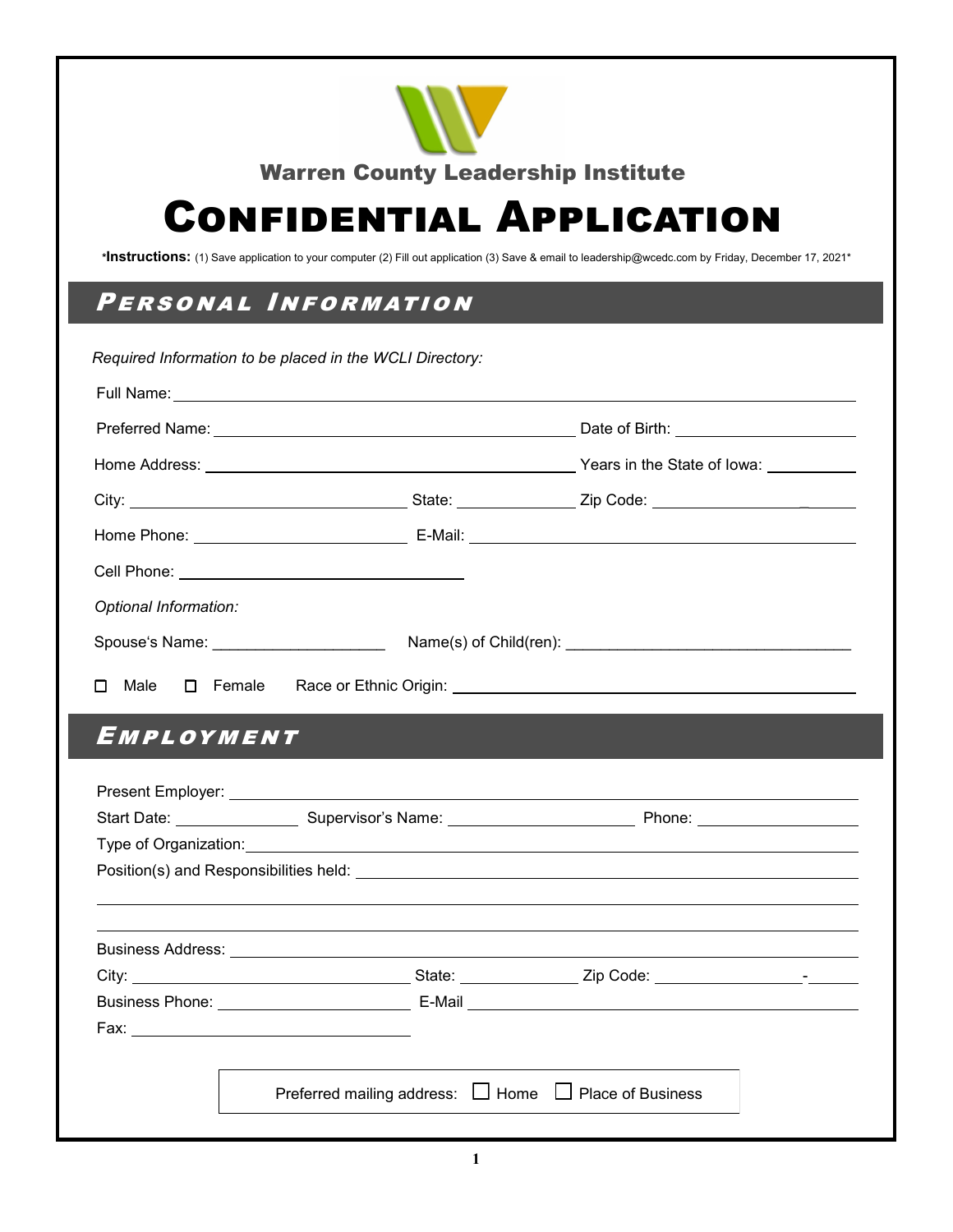# PREVIOUS EMPLOYMENT

|                           | List your previous employment starting with most recent. Please include any military service. |  |
|---------------------------|-----------------------------------------------------------------------------------------------|--|
|                           |                                                                                               |  |
|                           |                                                                                               |  |
|                           |                                                                                               |  |
|                           |                                                                                               |  |
|                           |                                                                                               |  |
|                           |                                                                                               |  |
| EDUCATION                 |                                                                                               |  |
|                           |                                                                                               |  |
| Year Earned: Vear Earned: |                                                                                               |  |
|                           |                                                                                               |  |
|                           |                                                                                               |  |
|                           |                                                                                               |  |
| <b>REFERENCES</b>         |                                                                                               |  |
|                           | List three people you have worked with in a professional or community involvement capacity.   |  |
|                           |                                                                                               |  |
|                           |                                                                                               |  |
|                           |                                                                                               |  |
|                           |                                                                                               |  |
|                           |                                                                                               |  |
|                           |                                                                                               |  |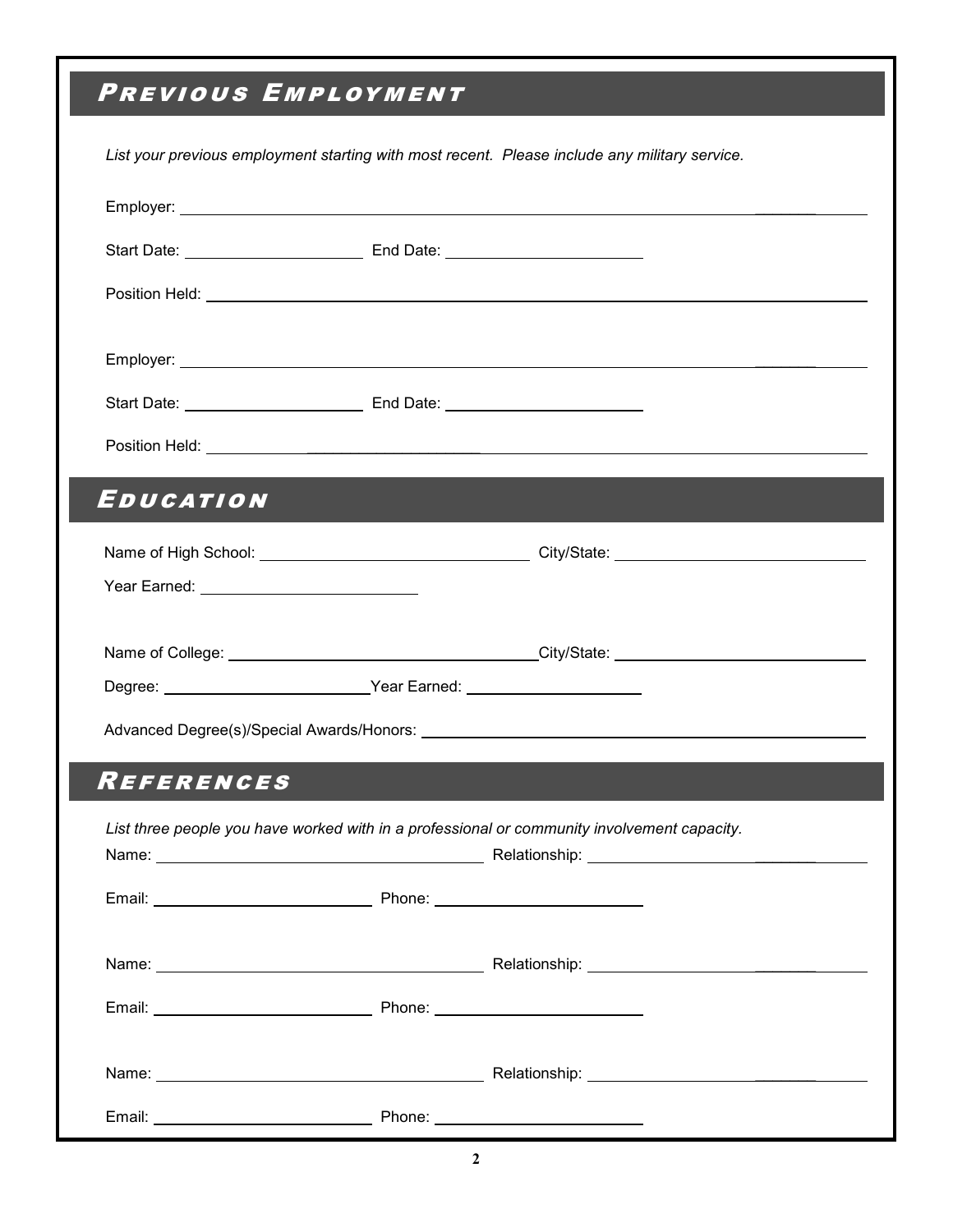#### Application Questions

*Please answer the following questions:*

Have you participated in a community or other leadership program?  $\Box$  Yes  $\Box$  No If yes, please list the name, program, and dates.

Who do you admire as a leader? Please describe his or her leadership qualities.

Please describe what leadership means to you.

*One of the goals of the Warren County Leadership Institute is to build a network of community leaders who can enhance their problem-solving and other leadership abilities through shared perspectives and working together. Please answer the following:*

- What would you like to gain from the WCLI program?
- What do you feel are the most significant problems facing your community, Warren County, or the State of Iowa today? In your opinion, what changes must be made to improve the economy and lifestyle of your community in the future?
- In what ways would you like to direct your new leadership skills?

| $\Box$ Elective Office: | □National □State □ County □ City □ School |  |  |  |  |
|-------------------------|-------------------------------------------|--|--|--|--|
|-------------------------|-------------------------------------------|--|--|--|--|

- □ Non Profit
- Community Development (Chamber of Commerce, Jaycees etc.)
- $\Box$  Other: (please explain)
- In the next five years, what do you anticipate your leadership involvement to be?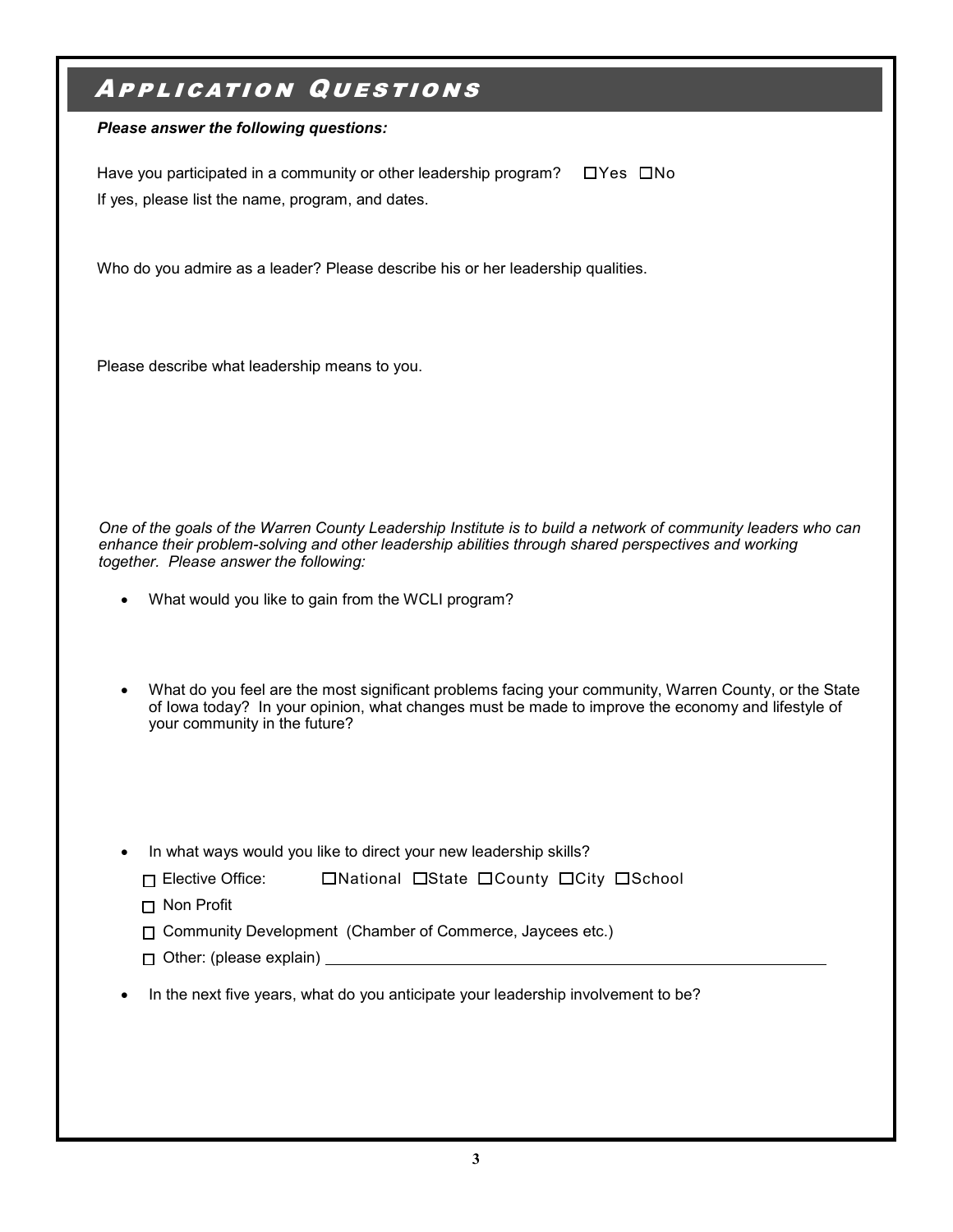### **TUITION**

Tuition for the Leadership Institute is non-refundable and payable prior to the opening session. Participants are encouraged to contribute a minimum of \$50.00 from personal funds. Typically, the employer or organization of the participant will contribute the remainder.

**Do you need information about financial assistance or special arrangement for the payment of tuition?**   $\Box$ Yes  $\Box$ No

*Partial scholarships* **are available on a limited basis. Do you wish to be considered for a scholarship?**  Yes No

*If financial assitance is needed, please fill out the following section.\*\**

# Financial Assistance

*\*\*Please only complete this section if financial assistance is desired.*

- Please indicate which individual yearly income bracket you fall under:
	- □ \$0 \$20,000 **diamage of the set of the set of the set of the set of the set of the set of the set of the set of the set of the set of the set of the set of the set of the set of the set of the set of the set of the set**
	- $\square$  \$20,000 \$50,000
	- $\square$  \$50,000 \$100,000
	- $\Box$  \$100,000+
- Does your employer offer tuition reimbursement? □Yes □No
- If so, how much funding will your employer provide?
- In the box provided, please explain, in 1 to 2 paragraphs, your need for financial assistance.